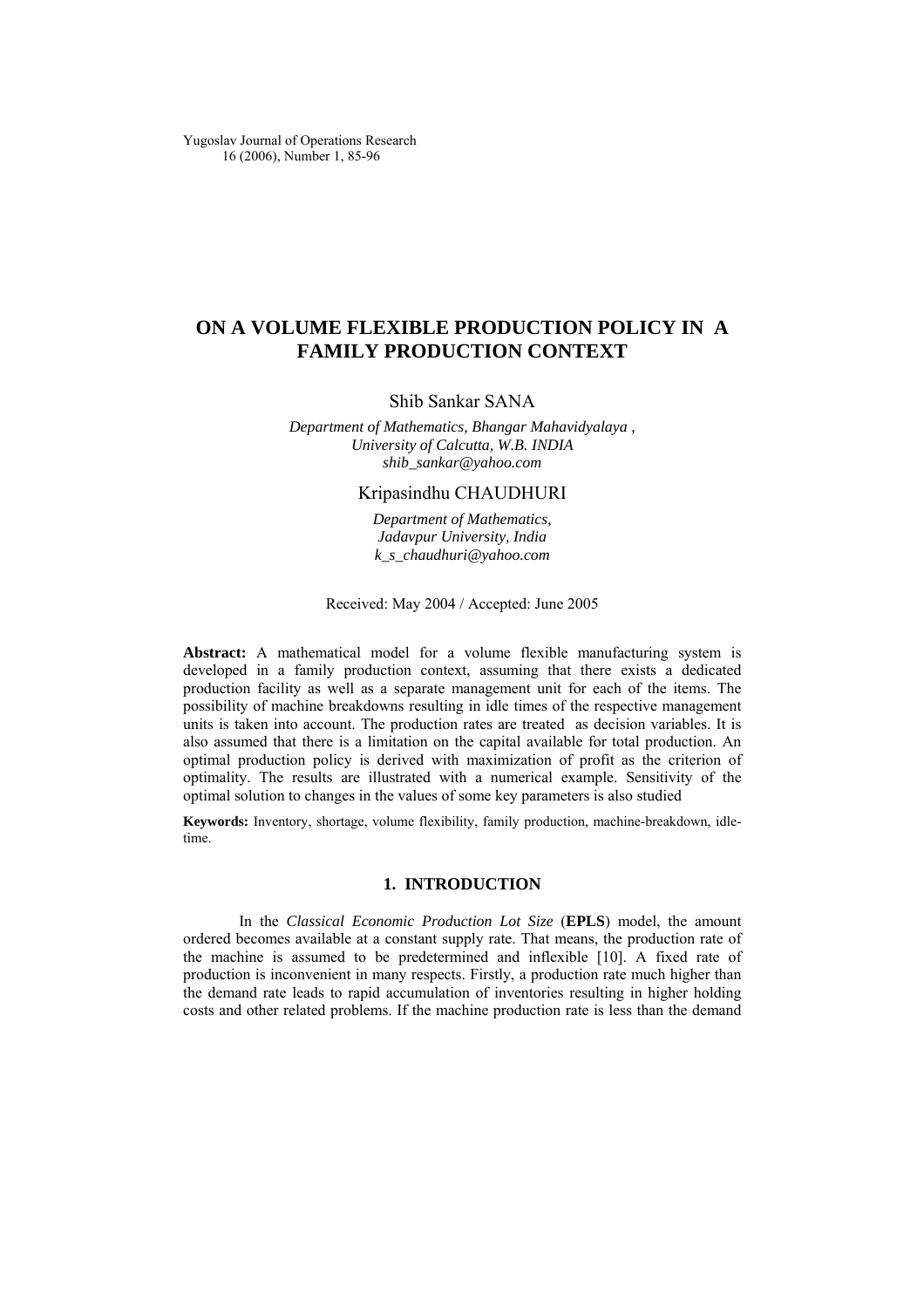rate, the management has to face stock-out situations. These inconveniences arise due to inability of the manufacturing system to adjust its production rate in keeping with the market demand variability. But the machine production rate can easily be changed [17]. The treatment of machine production rate as a decision variable is especially appropriate for automated technologies that are *volume flexible* [18].

Nowadays managers of modern manufacturing companies have mainly four systems of improving production efficiencies. These are **MRP** (*materials requirement planning*), **OPT** (*optimized production technology*), **JIT** (*just-in-time*), and **FMS** (*flexible manufacturing system*). **FMS** offers the hope of eliminating many of the weaknesses of the other approaches [2]. *Volume flexibility* (i.e., the manufacturing flexibility that is capable of adjusting the production rate with the variability in the market demand) is a major component in a **FMS**. Volume flexibility is a real necessity in many practical situations. Management may be interested in reducing machine production rates to avoid rapid accumulation of inventories. This deliberate reduction of production rates is consistent with the Just-In-Time manufacturing philosophy which has been successfully applied in many Japanese manufacturing companies. Again, reduction in the production rate may sometimes be an inevitable option for the management to cope with a declining market demand. It is, therefore, necessary that a manufacturing system should be capable of adjusting the production rates during the production runs. This requires that the production units should have automated technologies. An immediate outcome of volume flexibility is variability in unit-production-cost which varies with the production rate.

The models of Adler and Nanda [1], Sule [19],[20], Axsater and Elmaghraby [3], and Muth and Spearmann [13] were concerned with learning effects on the optimal lot size. Proteus [15], Rosenblat and Lee [16] and Cheng [4] extended the models to the imperfect production processes. Schweitzer and Seidmann [17] first enlightened the researchers about the concept of flexibility in the machine production rate and discussed optimization of processing rates for a **FMS**. Obviously, the unit production cost becomes a function of the production rate in the case of a **FMS**. Khouja and Mehrez [11] and Khouja [12] extended the **EPLS** model to an imperfect production process with a flexible production rate. Silver [21] discussed, assuming a common production cycle for all items, the effects of slowing down production in the context of a manufacturing equipment dedicated to the production of a family of items. Gallego [9] extended the model of Silver [21] by applying different production cycles for different items. Moon, Gallego and Simchi-Levi [14] discussed controllable production rates in a family production context.

In the present paper, we consider a volume flexible manufacturing system in a family production context. It is assumed that different machines  $\{A_i, i = 1, 2, \ldots, n\}$  are dedicated to the production of different items *i* with different production rates  ${P_i}$ ,  $i=1,2,...,n$ . The management of production in machine  $A_i$  is vested with the management unit  $B<sub>i</sub>$ . It is assumed that a machine may become out of order during its working time. As a result, there is a mean time for every machine between its failures/breakdowns. During a breakdown of a machine, there is demand although there is no production. In such a situation, the demand is met until the inventory level falls below the quantity demanded. When inventory level becomes less than the demand, the concerned management unit  $B_i$  is rendered fully idle. This type of situation is quite likely to occur when the customer is a wholesaler having the demand of a big lot-size and the concerned management unit cannot meet this demand because the stock-size is less than the quantity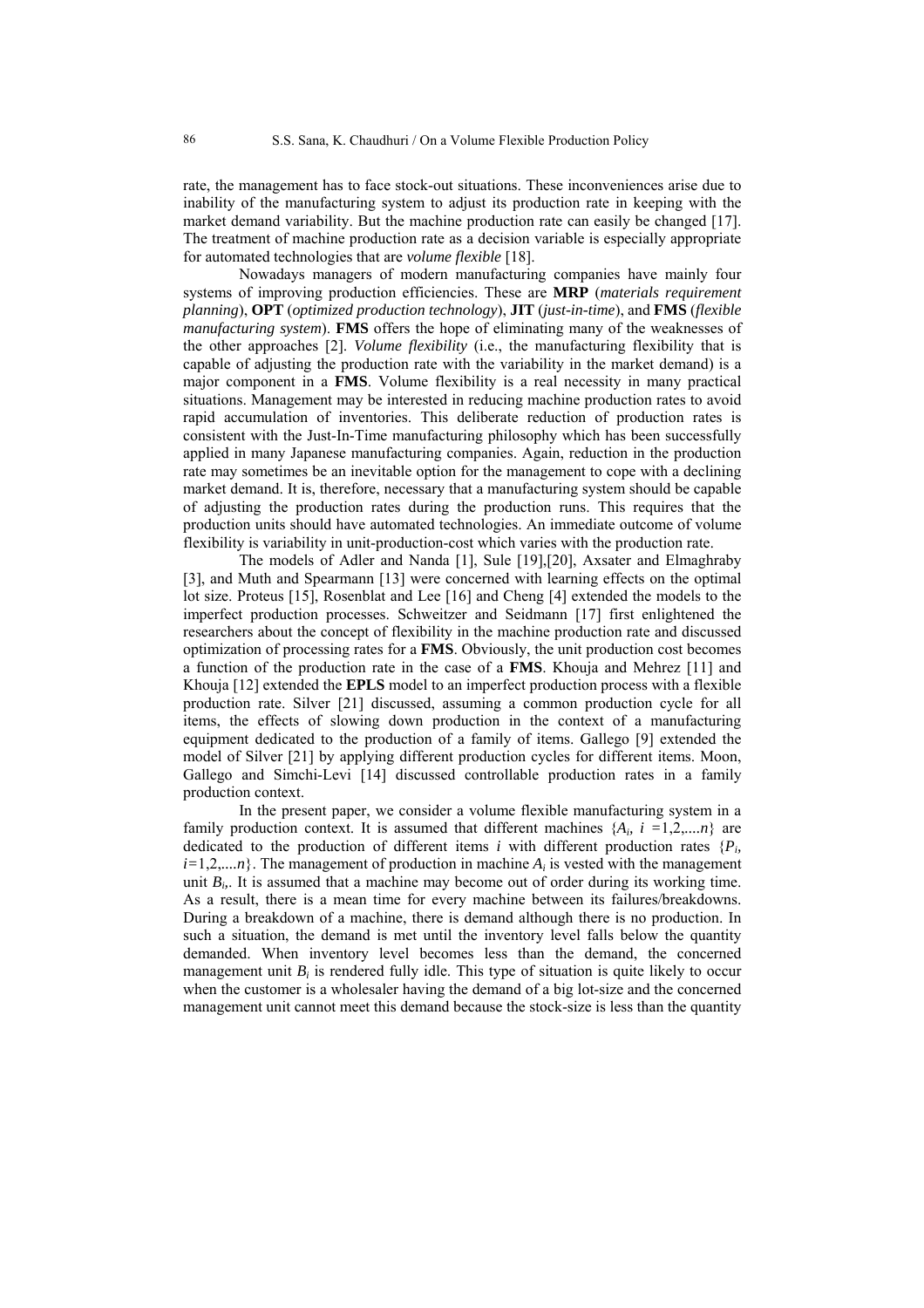demanded. We, therefore, take into account the idle time of each management unit; this idle time leads to an additional cost for the lost man-hours. It is also assumed in this model that the capital available for manufacturing the items is limited. The unitproduction-cost for the machine  $A_i$  is taken to be a function of its production rate  $P_i$  and its functional form is constructed on some realistic considerations. The production rates  ${P_i, i = 1,2,...n}$  are decision variables in the problem. We look for an optimal production policy which maximizes the total profit. Solution of the problem is illustrated with a numerical example. The algorithm for deriving the numerical solution is given in *Appendix*.

### **2. FUNDAMENTAL ASSUMPTIONS AND NOTATIONS**

#### **2.1. Assumptions:**

- 1. The model is developed for multiple items.
- 2. Demand rate for each item is constant.
- 3. Production rate per unit time is considered as a decision variable.
- 4. Invested capital for production is limited.
- 5. Machine-breakdown is considered during the production period.
- 6. Idle time to the management unit is considered.
- 7. Unit production cost for the *i*-th item  $(i=1,2,...,n)$  is a function of the production rate.
- 8. Shortages are allowed during the idle-time.
- 9. Time horizon is infinite.

#### **2.2 Notations:**

 $Q_i(t)$  - is the on-hand inventory of *i*-th item at time '*t*'.

*Pi* - is the production rate per unit time for the *i*-th item.

 $\mu_i$  - is the mean time between successive breakdowns of the machines  $\{A_i, i = 1, 2, \ldots n\}$ .

 $\psi_i(t_i)$  - is the probability density function of  $t_i$ .

 $m_i$  - is the mean time of repair of *i*-th machine.

 $\tau_i$  - is the mean duration of a breakdown of machine  $\{A_i, i = 1, 2, \ldots, n\}$ .

 $\phi_i(\tau_i)$  - is the probability density function of  $\tau_i$ .

 $C_h^i$  - is the cost of carrying one unit of *i*-th item in inventory per unit time.

 $C_s^i$  - is the shortage cost per unit time of *i*-th item.

 $\eta_i(P_i)$  - is the cost for production of a unit of *i*-th item (*i*=1,2,*...n*).

 $S_p^i$  - is the selling price per unit of *i*-th item .

 $D_i$  - is the demand rate of *i*-th item  $(i=1,2,...n)$  per unit time.

 $W_i$  - is the cost per unit of idle time of the management unit  $B_i$ .

*CAP* - is the total capital available for production of all the items.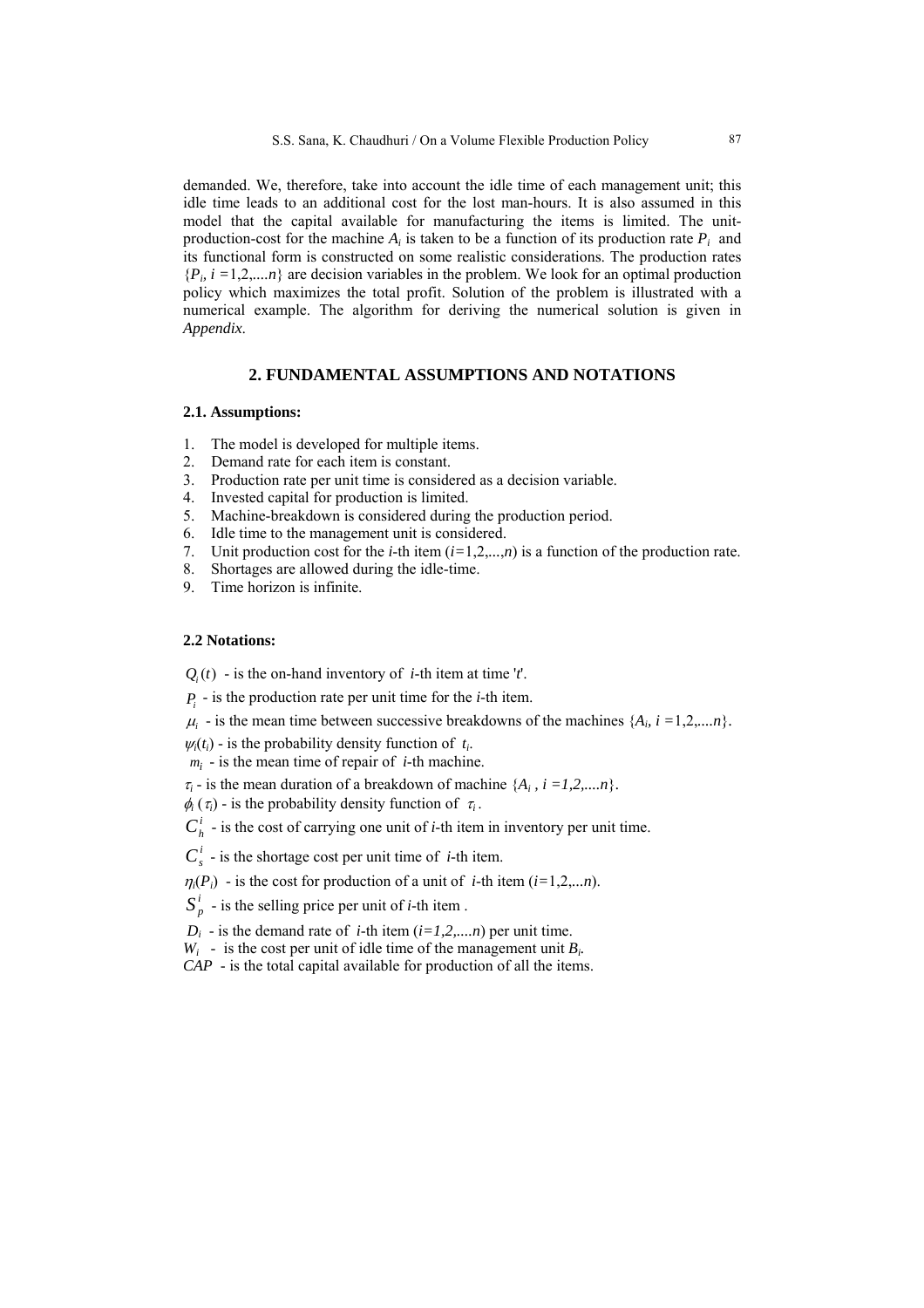## **3. FORMULATION OF THE MODEL**

The production cycle begins with zero stock. Production starts at time  $t = 0$  and the stock reaches a levels  $\{Q_i(t_i), i = 1,2,...,n\}$  at times  $\{t = t_i, i = 1,2,...,n\}$  after adjusting demand rates  $\{D_i, i = 1,2,...n\}$ . At times  $\{t = t_i, i = 1,2,...n\}$  machines  $\{A_i, i\}$  $= 1,2,...n$ } become *out of order*. Then, repairing of machines  $\{A_i, i = 1,2,...n\}$  starts and takes times  $\{\tau_i, i = 1,2,...n\}$  to comeback into working state. Here  $\{t_i, i = 1,2,...n\}$  and  $\{\tau_i, i = 1, 2, \dots, n\}$  are random variables which follow probability distribution functions  $\{\psi_i, i = 1, 2, \dots, n\}$  and  $\{\phi_i, i = 1, 2, \dots, n\}$  respectively. During repairing period two cases may arise: one is *Scenario 1.a* (see Fig) which is very simple and unrealistic case, second is *Scenario 1.b* (see Fig) which is very common in the manufacturing firms or industries. Consequently, our main object is to analyze the *Scenario 1.b* (see Fig).



**Figure.** Pictorial Representation of the Model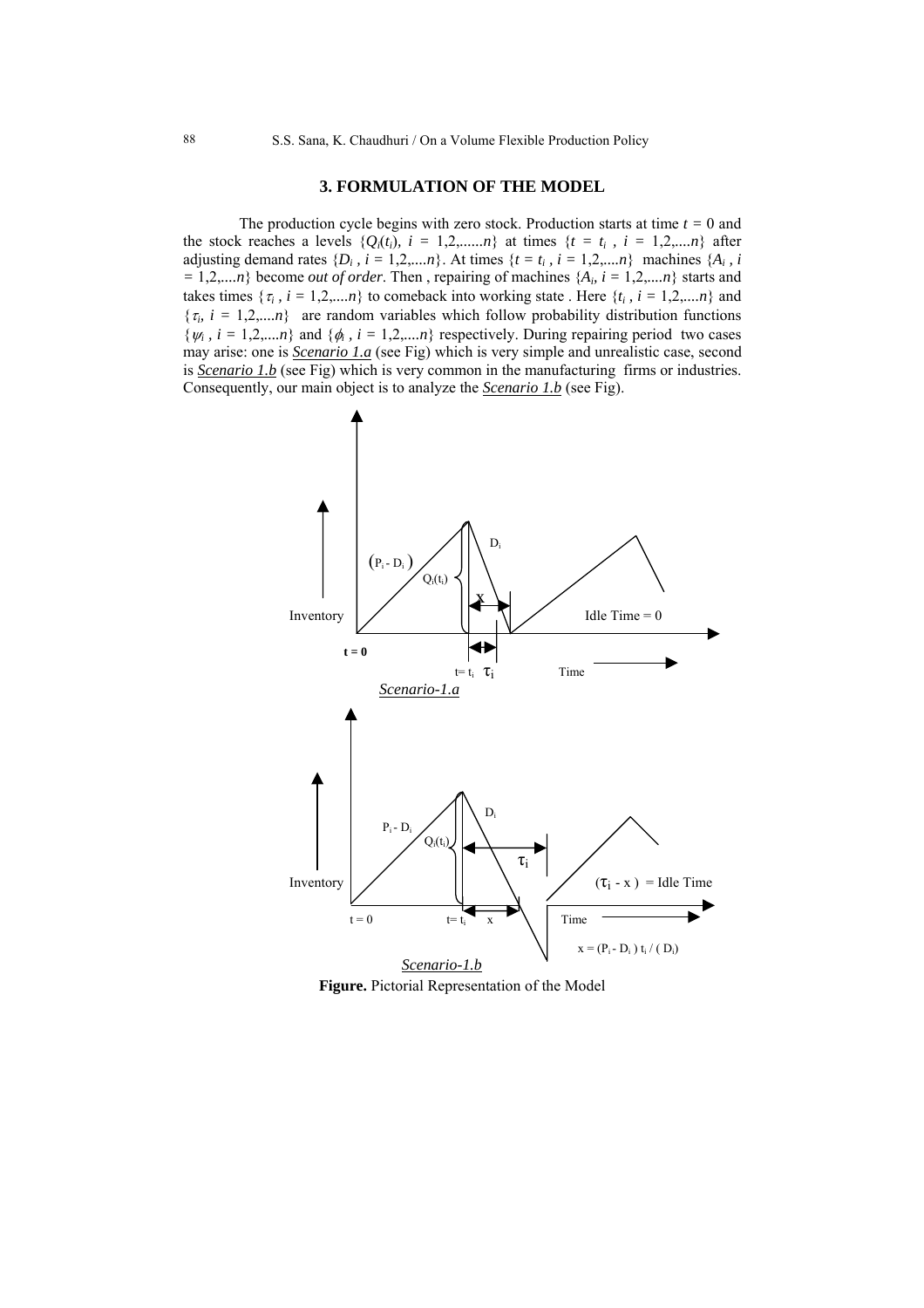The governing differential equations for the inventory system are:

$$
\frac{dQ_i(t)}{dt} = P_i - D_i \quad , \ 0 \le t \le t_i \quad , with \ Q_i(0) = 0 \; ; \; for \; i = 1, 2, \dots n. \tag{1}
$$

The solution of the *Eq.*(1) is

$$
Q_i(t) = (P_i - D_i)t, \quad 0 \le t \le t_i \quad ; \text{ for } i = 1, 2, \dots n. \tag{2}
$$

We can conclude that the idle times of the management units  ${B_i} i = 1,2,...n$  due to a breakdown of the machines  $\{A_i, i = 1, 2, \ldots n\}$  are (see *Scenario 1.a* & *Scenario 1.b*)

$$
u_i = \begin{pmatrix} 0 & , & if \frac{Q_i(t_i)}{D_i} \ge \tau_i \\ \tau_i - \frac{Q_i(t_i)}{D_i} & , & if \frac{Q_i(t_i)}{D_i} < \tau_i \end{pmatrix}
$$

The expected cost per breakdown of the machine  $\{A_i, i = 1, 2, \ldots n\}$ , during idle time, is

$$
E_{ic}^{i} = W_{i} \bigotimes_{i=1}^{\infty} \left\{ \begin{array}{c} \infty \\ \text{if } \left( \tau_{i} - \frac{Q_{i}(t_{i})}{D_{i}} \right) \phi_{i}(\tau_{i}) d\tau_{i} \\ \frac{Q_{i}(t_{i})}{D_{i}} \end{array} \right\} \psi_{i}(t_{i}) dt_{i}
$$
(3)

and the expected shortage cost for  $i -$  th item, during idle time, is

$$
E_{SC}^{i} = C_{S}^{i} D_{i} \bigotimes_{i=0}^{\infty} \left\{ \sum_{\substack{\ell_{i}(t_{i}) \\ D_{i}}}^{\infty} (\tau_{i} - \frac{Q_{i}(t_{i})}{D_{i}}) \phi_{i}(\tau_{i}) d\tau_{i} \right\} \psi_{i}(t_{i}) dt_{i}.
$$
\n
$$
(4)
$$

Now, the total inventory of *i*-th item is

$$
Inv_i(t_i) = \text{Inventory during } [0, t_i] + \text{Inventiry during } [0, x]
$$
\n
$$
= (P_i - D_i) \int_t^t t \, dt + D_i \int_0^x t \, dt
$$
\n
$$
= \frac{1}{2} (P_i - D_i) t_i^2 + \frac{1}{2} D_i x^2
$$
\n
$$
= \frac{1}{2} (P_i - D_i) t_i^2 + \frac{1}{2} \frac{(P_i - D_i)^2 t_i^2}{D_i}, \therefore x = \frac{(P_i - D_i) t_i}{D_i}, \text{see the Fig.}
$$

Therefore, the expected inventory cost, for *i*-th item , is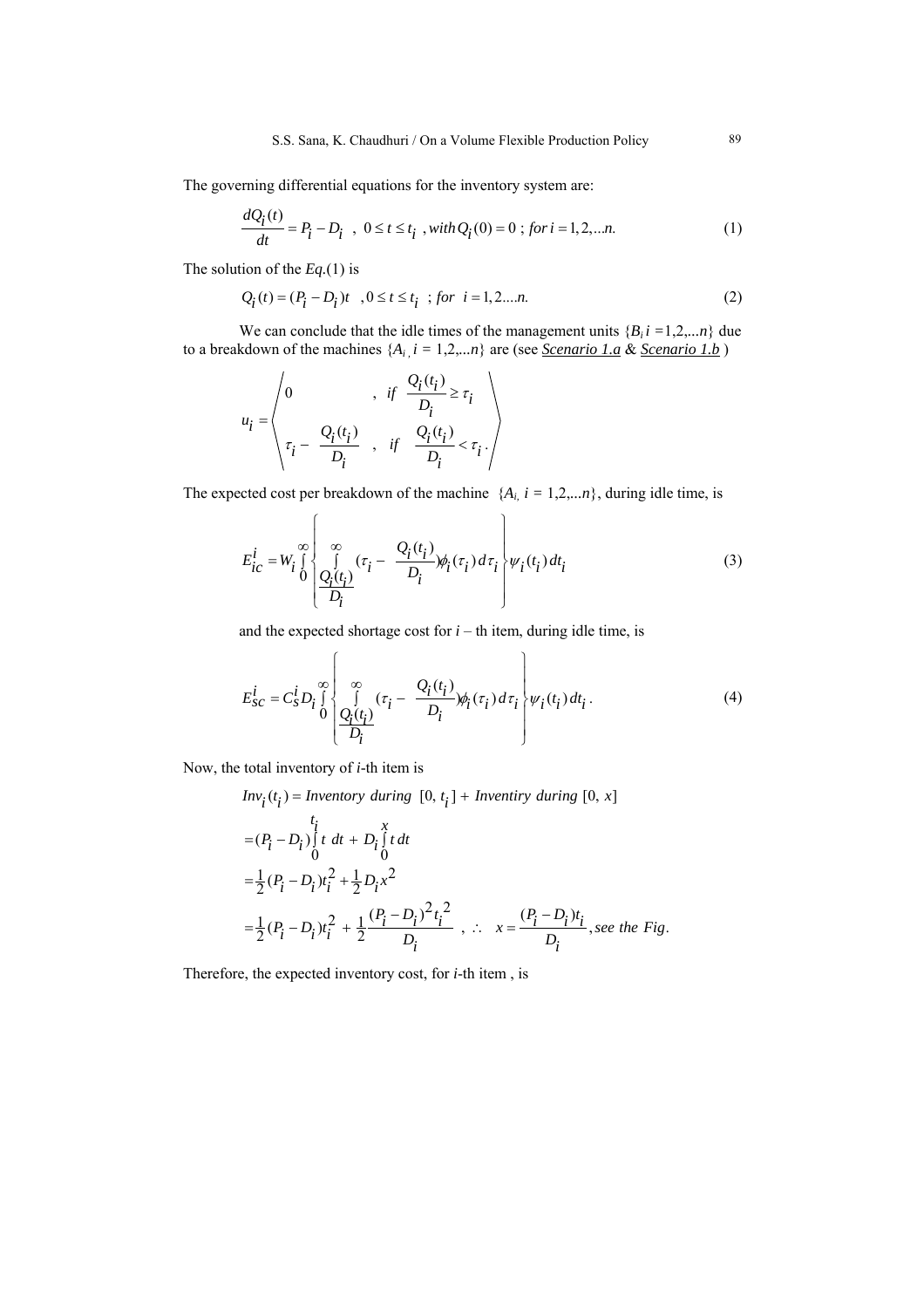$$
E_{inc}^{i} = \int_{0}^{\infty} Inv_i(t_i) \psi_i(t_i) dt_i
$$
  
=  $\frac{1}{2} C_h^i (P_i - D_i) \int_{0}^{\infty} t_i^2 \psi_i(t_i) dt_i$   
+  $\frac{1}{2} \frac{C_h^i}{D_i} (P_i - D_i)^2 \int_{0}^{\infty} t_i^2 \psi_i(t_i) dt_i$  (5)

The production cost per unit of *i*-th item ( $i=1,2,...,n$ ) is taken to be

$$
\eta_i(P_i) = r_i + \frac{g_i}{P_i} + \alpha_i P_i \tag{6}
$$

This cost is based on the following factors:

- 1. The material cost  $r_i$  per unit is fixed.
- 2. As the production rate increases, some costs like labour and energy costs are equally distributed over a large number of units. Hence the per-unit production cost  $(g_i/P_i)$ decreases as the production rate  $(P_i)$  increases.
- 3. The third term  $(\alpha_i P_i)$ , associated with tool/die cost is proportional to the production rate. Empirical observations indicate [18] that the tool or die costs increase as the machine production rate is increased. In their analysis of the drilling operation, Conrad and Mc Clamrock [5] showed that "a 10% change in processing rate causes a 50% change in tool cost". Also, the probability of machine failure increases with the increase of machine production rate. Thus increased production rate accelerates the deterioration of the quality of the production process. It is, therefore, quite likely that imperfect output occurs at higher production rates. In such a situation, there are two options before the management. The imperfect items might be finished to perfect ones at additional costs or the imperfect items might be sold at a lower price causing some loss of profit. Whatever might be the situation, it is seen that tool/die costs increase at higher production rates.

Here we consider the density functions

$$
\psi_i(t_i) = \frac{1}{\mu_i} e^{-t_i/\mu_i},
$$
  

$$
\phi_i(\tau_i) = \frac{1}{m_i} e^{-\tau_i/m_i}.
$$

Because, reliability of spare parts of a machine follows exponential probability distribution function. Therefore the expected total profit per breakdown, including the inventory and shortage cost, is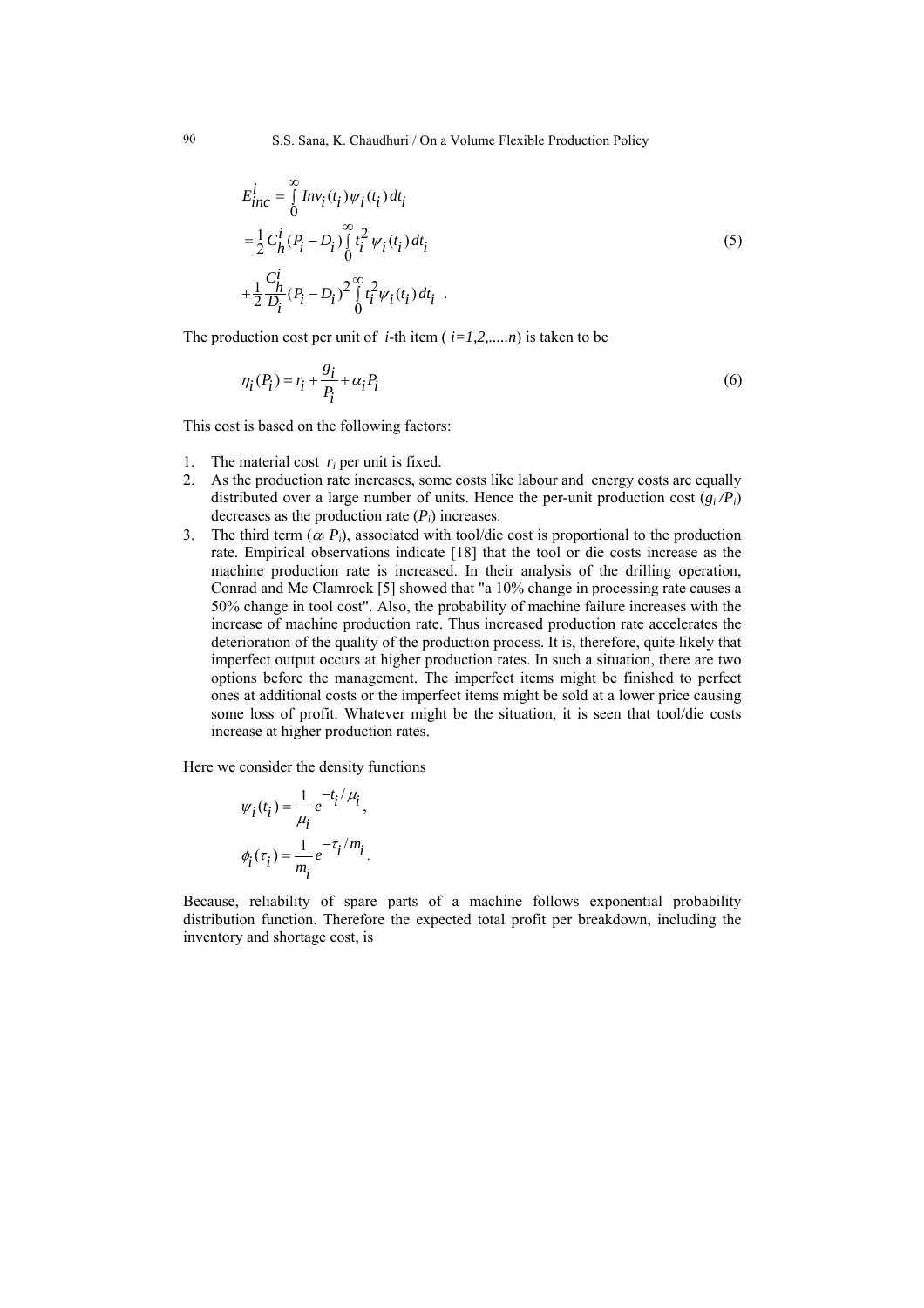## $ETP(P_1, P_2, \ldots, P_n) = Expected Revenue from selling items$

*Expected Holding cost Expected cost for idle time* − −

- Expected shortage cost.  
\n
$$
= \sum_{i=1}^{n} \{S_p^i - \eta_i(P_i)\} P_i \int_0^{\infty} t_i \psi_i(t_i) dt_i - \frac{1}{2} \sum_{i=1}^{n} C_h^i(P_i - D_i) \int_0^{\infty} t_i^2 \psi_i(t_i) dt_i
$$
\n
$$
- \frac{1}{2} \sum_{i=1}^{n} \frac{C_h^i}{D_i} (P_i - D_i)^2 \int_0^{\infty} t_i^2 \psi_i(t_i) dt_i
$$
\n
$$
- \sum_{i=1}^{n} C_s^i D_i \int_0^{\infty} \int_0^{\infty} (\tau_i - \frac{Q_i(t_i)}{D_i}) \phi_i(\tau_i) d\tau_i \psi_i(t_i) dt_i
$$
\n
$$
- \sum_{i=1}^{n} W_i \int_0^{\infty} \int_0^{\infty} (r_i - \frac{Q_i(t_i)}{D_i}) \phi_i(\tau_i) d\tau_i \psi_i(t_i) dt_i
$$
\n
$$
- \sum_{i=1}^{n} W_i \int_0^{\infty} \int_0^{\infty} (r_i - \frac{Q_i(t_i)}{D_i}) \phi_i(\tau_i) d\tau_i \psi_i(t_i) dt_i
$$
\n
$$
= \sum_{i=1}^{n} \{S_p^i - \eta_i(P_i)\} P_i \mu_i - \sum_{i=1}^{n} C_h^i (P_i - D_i) \mu_i - \sum_{i=1}^{n} C_h^i (P_i - D_i)^2 \mu_i
$$
\n
$$
- \sum_{i=1}^{n} \frac{(C_s^i D_i + W_i) m_i^2 D_i}{\mu_i (P_i + D_i(m_i / \mu_i - 1))}
$$

Also the total expected production cost is

$$
E_{prc} = \sum_{i=1}^{n} \int_{0}^{\infty} \eta_i(P_i) P_i t_i \psi_i(t_i) dt_i
$$
  
= 
$$
\sum_{i=1}^{n} \eta_i(P_i) P_i \mu_i
$$
 (8)

As the capital for manufacturing the items is limited, the constraint  $(P_i)P_i\mu_i \leq CAP$  must be satisfied.  $\sum_{i=1}^{n} \eta_i(P_i) P_i \mu_i \leq CAP$ 

Therefore, we have to maximize the profit function

$$
ETP(P_1, P_2, \dots, P_n)
$$
  
subject to the constraints:  

$$
\sum_{i=1}^{n} \eta_i(P_i) P_i \mu_i \leq CAP,
$$
  

$$
P_1 \geq D_1, P_2 \geq D_2, \dots, P_n \geq D_n.
$$
 (9)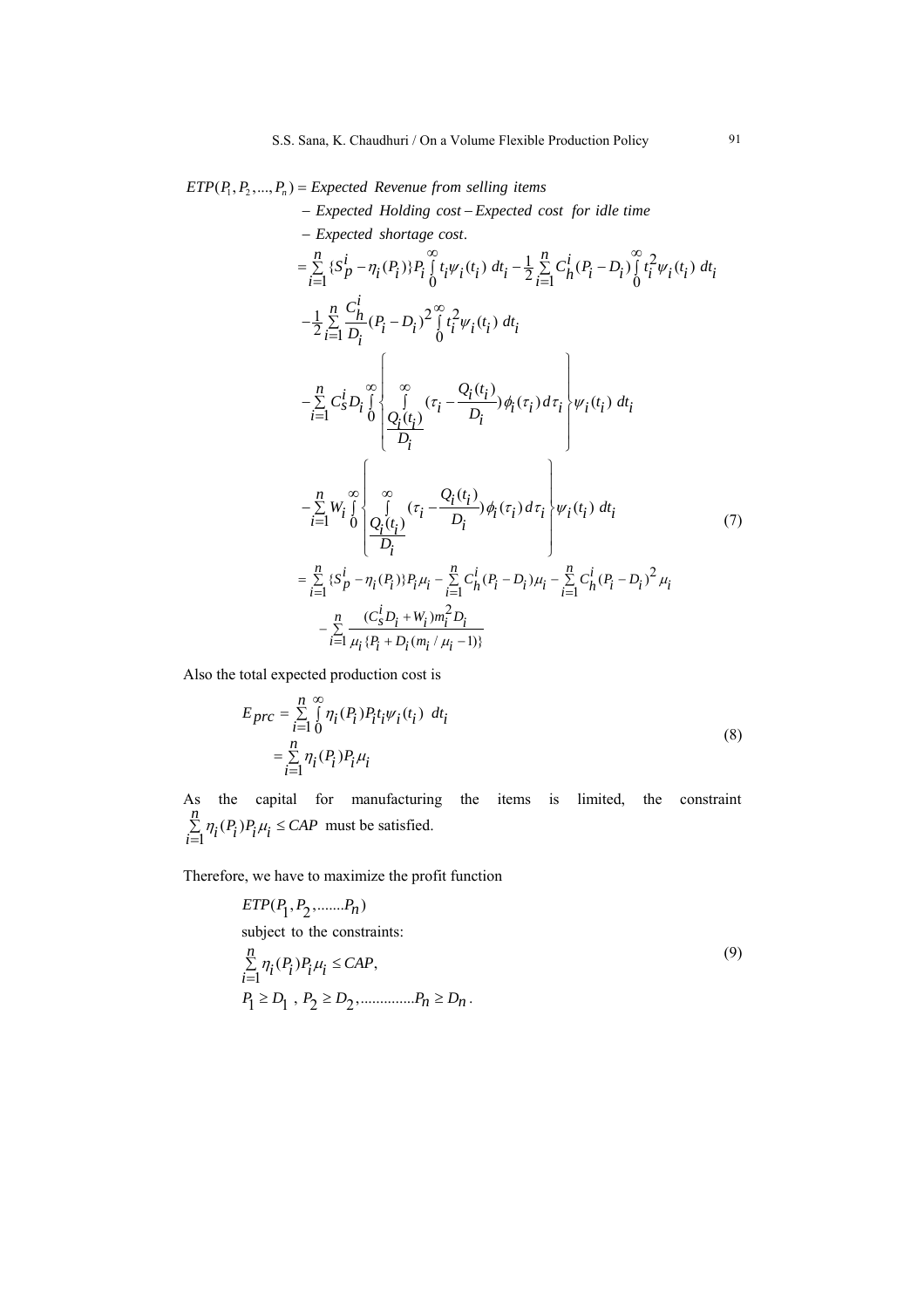The above problem can be solved by using *Interior Penalty Function* Method (see Appendix).

#### **4. NUMERICAL EXAMPLE**

Let  $i=1,2,3$  i.e., three items, three machines and three management units are considered here. We consider the following sets of parameter values in appropriate units:

| Item<br>No.(i) | $W_i$ | μi  | $m_i$ | r,                         | $g_i$    | $\alpha_{\cdot}$ | $D_i$ | $\sim$<br>$\mathbf{v}_h$ | $\sim$ l<br>ັ | $\Omega$<br>ມ | CAP  |
|----------------|-------|-----|-------|----------------------------|----------|------------------|-------|--------------------------|---------------|---------------|------|
|                | 40    |     | 1/2   | $_{0.8}$                   | 6.25     | 0.01             | 20    | 0.05                     | 2.00          | 1.50          |      |
| ◠<br>∸         | 35    | 8.5 | 2.5   | $\sim$<br>$\overline{1}$ . | .50<br>– | 0.008            | 40    | 0.06                     | 2.50          | 1.90          | 1500 |
|                | 30    |     | 1/3   | $\sim$<br>1.J              | 8.00     | 0.006            | 35    | 0.03                     | 3.00          | 2.10          |      |

Solving the problem numerically with the help of computer, we find that the optimum solution is

$$
P_1^* = 23.80297 , P_2^* = 42.73013 , P_3^* = 39.78868 , ETP_{\text{max}}^* = 171.7912 ,
$$
  
\n
$$
\Sigma E_{ic}^i = 12.7913, \Sigma E_{sc}^i = 28.7277 , \Sigma E_{inc}^i = 19.98437.
$$

#### **5. SENSITIVITY ANALYSIS**

We now carry out an analysis of the sensitivity of the optimum solution to changes in the values of the parameters of the system. Changes in  $P_1^*, P_2^*, P_3^*, ETP_{\text{max}}^*$ ,  $\sum E_{ic}^{*}$ ,  $\sum E_{SC}^{*}$ , and  $\sum E_{inc}^{*}$  are shown in Table 1 for percentage changes in the values of the parameters.

From Table 1, the following points emerge:

 $P_i^*(i = 1, 2, 3.)$  are more or less sensitive to changes in  $W_i(i = 1, 2, 3.)$ .

 $P_i^*(i = 1, 2, 3.)$  are moderately sensitive to changes in  $\mu_i(i = 1, 2, 3.)$ .

 $p_i^*(i = 1, 2, 3.)$  are fairly sensitive to changes in  $m_i(i = 1, 2, 3.)$ .

 $\sum E_{ic}^{i}$ ,  $\sum E_{sc}^{i}$ ,  $\sum E_{inc}^{i}$  are fairly sensitive to changes in  $W_{i}(i=1,2,3)$ ,  $\mu_{i}(i=1,2,3)$ ,  $m_i$  (*i* = 1, 2, 3.).

changes in  $m_1, m_2$  and  $m_3$  while fairly sensitive to changes in  $\mu_i$  (*i* = 1, 2, 3.). *ETP*<sup>\*</sup><sub>max</sub> is slightly sensitive to changes in  $W_i(i = 1, 2, 3)$ , but moderately sensitive to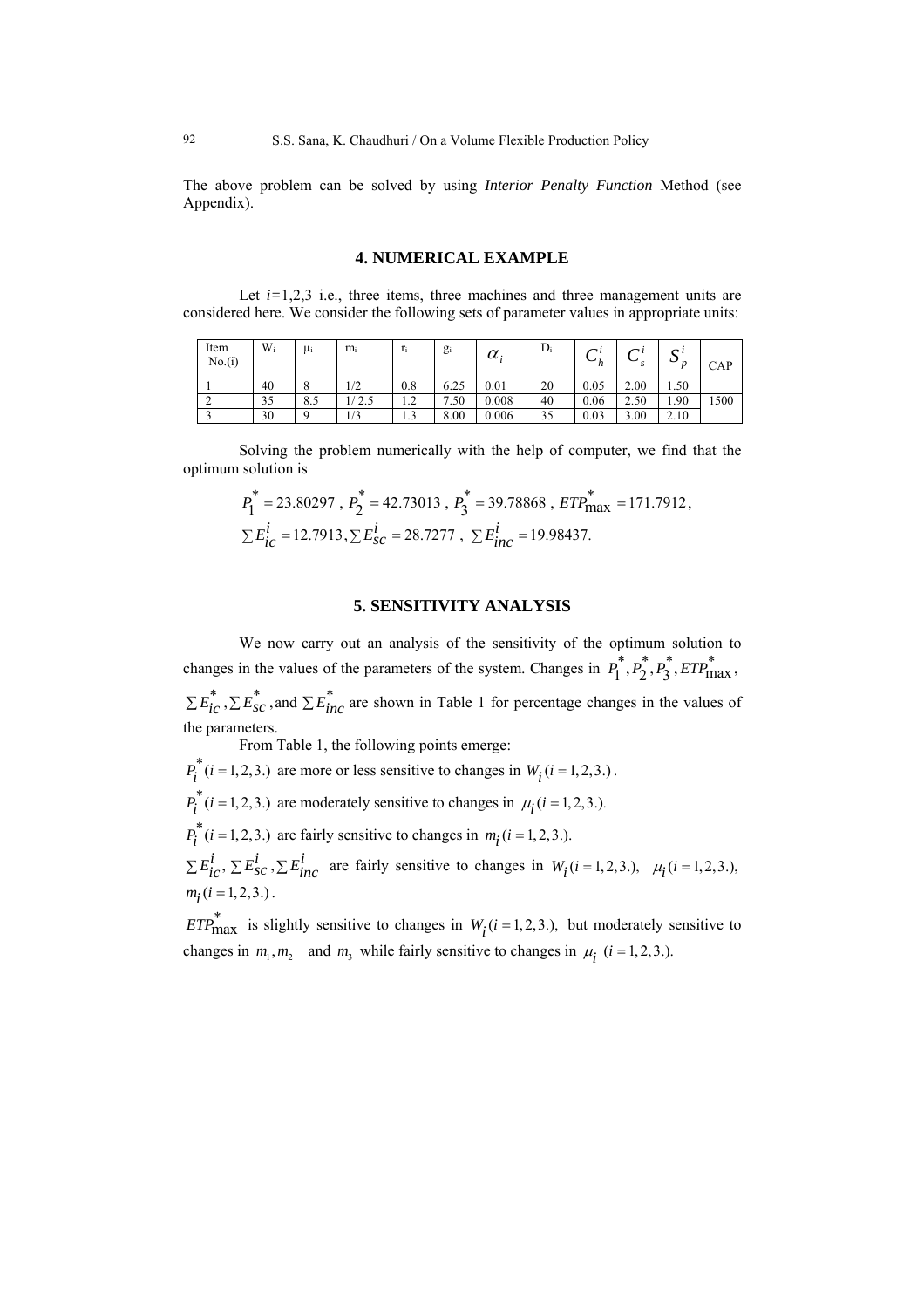|  |  | Table 1: Sensitivity Analysis of the Parameters: |  |
|--|--|--------------------------------------------------|--|
|--|--|--------------------------------------------------|--|

| Change                 | $P_I^*$  | $P_2^*$  |           |             |                   |                   |             |
|------------------------|----------|----------|-----------|-------------|-------------------|-------------------|-------------|
| In $%$                 |          |          | $P_{3}^*$ | $ETP_{max}$ | $\sum E_{ic}^{l}$ | $\sum E_{sc}^{i}$ | $E_{inc}^i$ |
|                        |          |          |           |             |                   |                   |             |
| $+50%$                 | $-06.71$ | $+01.26$ | $-01.14$  | $-02.02$    | $+22.52$          | $+02.59$          | $-08.82$    |
| $+25\%$ W <sub>1</sub> | $+00.56$ | $-00.08$ | $-00.12$  | $-00.76$    | $+08.89$          | $+00.19$          | $+01.11$    |
| $-25%$                 | $-00.76$ | $-00.10$ | $+00.26$  | $+00.75$    | $-08.47$          | $+00.71$          | $-02.22$    |
| $-50%$                 | $-01.34$ | $+00.16$ | $+00.24$  | $+01.57$    | $-18.94$          | $-06.62$          | $-02.78$    |
| $+50%$                 | $-00.12$ | $-00.26$ | $+00.37$  | $-01.70$    | $+23.81$          | $+08.93$          | $-01.59$    |
| +25% $W_2$             | $-00.06$ | $+00.08$ | $-00.19$  | $-00.87$    | $+11.06$          | $-05.58$          | $-07.42$    |
| $-25%$                 | $-00.42$ | $-00.43$ | $+00.40$  | $+00.78$    | $-09.42$          | $+02.04$          | $-02.35$    |
| $-50%$                 | $-00.15$ | $-00.50$ | $+00.46$  | $+01.65$    | $-21.46$          | $+02.14$          | $-01.35$    |
| $+50%$                 | $-00.23$ | $-00.53$ | $+00.96$  | $-00.55$    | $+09.61$          | $+01.62$          | $+01.07$    |
| $+25\%$ W <sub>3</sub> | $+00.01$ | $-00.06$ | $+00.12$  | $-00.29$    | $+04.26$          | $+00.13$          | $+02.42$    |
| $-25%$                 | $+00.06$ | $-00.62$ | $+01.10$  | $+00.32$    | $-02.36$          | $+01.70$          | $+02.54$    |
| $-50%$                 | $-00.27$ | $-00.03$ | $+00.50$  | $+00.75$    | $-07.98$          | $-00.46$          | $+01.60$    |
| $+50%$                 | $-09.73$ | $-04.67$ | $-09.13$  | $-10.91$    | $+76.26$          | $+89.60$          | $-82.29$    |
| $+25\%$ $\mu_1$        | $-04.59$ | $-02.31$ | $-04.79$  | $-00.45$    | $+23.22$          | $+28.85$          | $-47.52$    |
| $-25%$                 | $+02.21$ | $+00.65$ | $+03.00$  | $-04.74$    | $-00.48$          | $-05.35$          | $+21.83$    |
| $-50%$                 | $+06.22$ | $+00.81$ | $+03.49$  | $-10.73$    | $+05.33$          | $-03.64$          | $+25.13$    |
| $+50%$                 | nf       | nf       | nf        |             |                   | $\overline{a}$    | -----       |
| +25% $\mu_2$           | $-13.27$ | $-04.67$ | $-11.19$  | $-24.96$    | $+138.9$          | $+136.36$         | $-93.21$    |
| $-25%$                 | $+00.33$ | $+02.20$ | $+03.38$  | $-09.64$    | 1                 | $-05.24$          | $+29.88$    |
| $-50%$                 | $+00.21$ | $+04.29$ | $+03.41$  | $-20.71$    | $-03.83$          | $+01.21$          | $+29.18$    |
|                        |          |          |           |             | $+01.38$          |                   |             |
| $+50%$                 | nf       | nf       | nf        | ---         |                   | ------            | ------      |
| $+25\%$ $\mu_3$        | $-13.69$ | $-05.14$ | $-11.19$  | $-20.91$    | $+153.3$          | $+149.05$         | $-95.47$    |
| $-25%$                 | $+00.05$ | $+00.69$ | $+04.61$  | $-17.76$    | 1                 | $-04.17$          | $+18.94$    |
| $-50%$                 | $+00.35$ | $+00.90$ | $+07.56$  | $-36.89$    | $-03.23$          | $-00.22$          | $+17.07$    |
|                        |          |          |           |             | $-01.22$          |                   |             |
| $+50%$                 | $+02.92$ | $-00.86$ | $-07.66$  | $-05.84$    | $+34.32$          | $+18.62$          | $+06.53$    |
| $+25%$ m <sub>1</sub>  | $+00.45$ | $-00.20$ | $-00.34$  | $-02.88$    | $+18.33$          | $+09.27$          | $-01.39$    |
| $-25%$                 | $-02.80$ | $+00.10$ | $+01.50$  | $+02.44$    | $-12.53$          | $-06.40$          | $-07.49$    |
| $-50%$                 | $-03.94$ | $-00.20$ | $+00.42$  | $+04.69$    | $-25.34$          | $-12.26$          | $-06.75$    |
| $+50%$                 | $-00.60$ | $+00.80$ | $-00.48$  | $-10.65$    | $+35.65$          | $+44.57$          | $+08.06$    |
| $+25%$ m <sub>2</sub>  | $-00.30$ | $+00.15$ | $+00.02$  | $-05.26$    | $+18.40$          | $+22.95$          | $-08.65$    |
| $-25%$                 | $+00.18$ | $-01.34$ | $+01.74$  | $+04.95$    | $-14.22$          | $-18.30$          | $+02.65$    |
| $-50%$                 | $-00.12$ | $-02.01$ | $+01.97$  | $+09.43$    | $-28.03$          | $-36.38$          | $-07.27$    |
| $+50%$                 | $-00.67$ | $-01.04$ | $+01.42$  | $-05.59$    | $+20.62$          | $+29.36$          | $-01.00$    |
| $+25\%$ m <sub>3</sub> | $-00.31$ | $-00.82$ | $+01.03$  | $-02.69$    | $+10.84$          | $+15.20$          | $-00.70$    |
| $-25%$                 | $-00.19$ | $-00.02$ | $-00.14$  | $+02.21$    | $-01.72$          | $-06.23$          | $-06.23$    |
| $-50%$                 | $+00.31$ | $+00.12$ | $+00.06$  | $+04.08$    | $-13.11$          | $-19.63$          | $-19.63$    |

"nf" – denotes no feasible solution.

### **6. CONCLUSIONS**

If the production rate is fixed, the following situations may arise:

- 1. Inventory becomes high when the production rate is high. Although the idle-time cost is low in this case, it cannot offset the inventory costs.
- 2. Inventory cost is low, but the idle time for the management units is high in the case of a low production rate.
- 3. The predetermined production rate cannot appropriately cope with the fluctuations in the market demand. In the present model, the remuneration of a management unit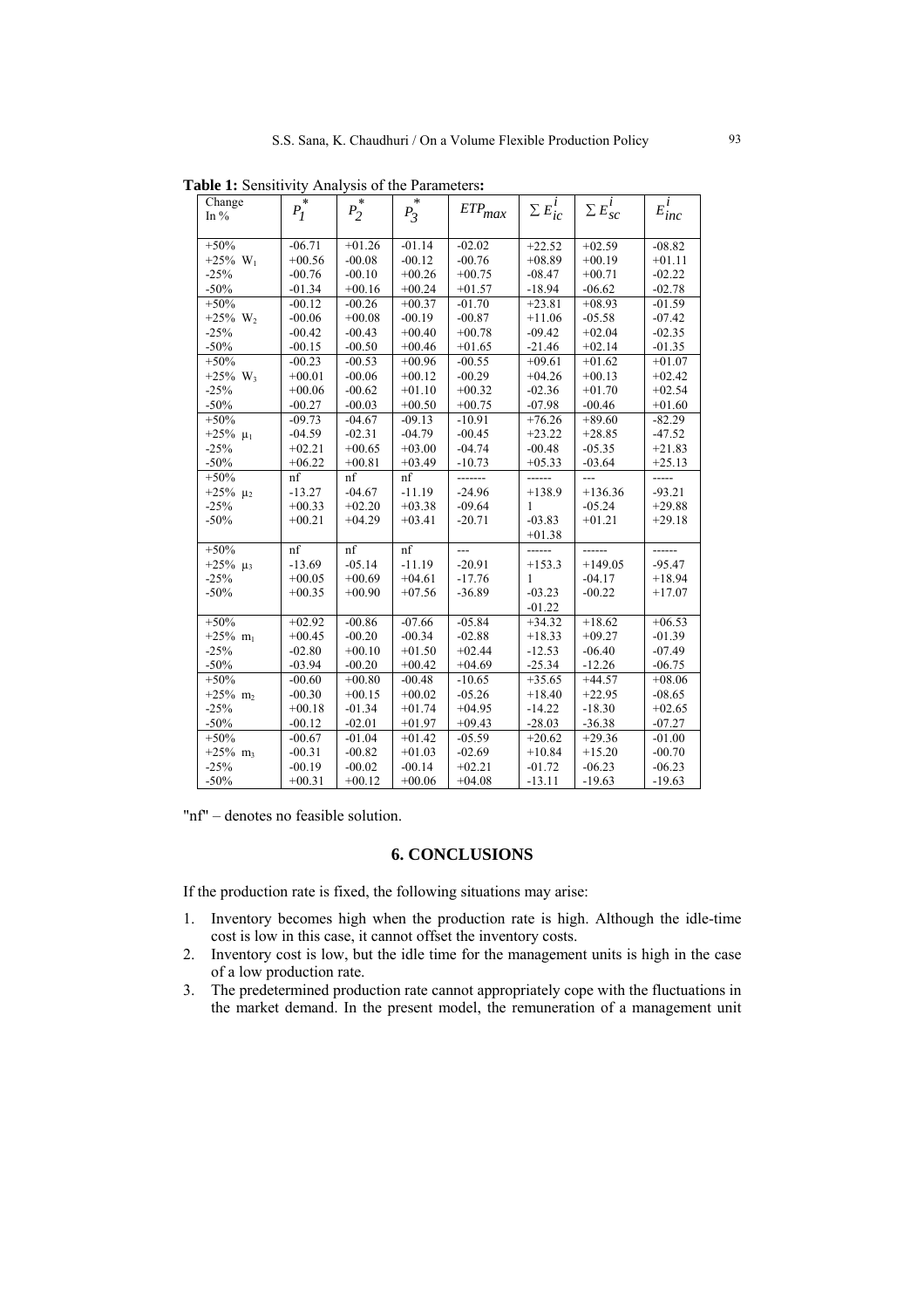depends upon its efficiency which, in turn, depends upon the kind of items it deals with. Therefore, the costs per unit of idle time are different for different management units. Hence the production rate must be adjusted so that the above costs are minimized and the profit maximized.

The following features are observed from the optimum solution in the numerical example:

- 1. As the mean time to repair  $m_i$  ( $i = 1, 2, 3$ .) of a machine  $A_i$  ( $i = 1, 2, 3$ .) decreases, the corresponding production rate  $P_i$  ( $i = 1, 2, 3$ .) increases.
- 2. The production rate  $P_i$  of the machine  $A_i$  increases with the increase in its mean duration of a breakdown.
- 3. The production rate of a machine increases with the increase in the selling price of the item produced by machine.
- 4. The production rate of a machine increases as the idle-time cost of the concerned management unit decreases.
- 5. The production rate of a machine increases as the mean time between its successive breakdowns increases.

Keeping in mind the above points, this model helps owners of the family firms to produce optimal lot size which profits maximum. The ideas of the present model are of importance today as more and more volume flexible production systems are being introduced nowadays to cope with the fluctuations in the market demands arising out of globalization.

**Acknowledgement:** The authors express their thanks to Jadavpur University, Kolkata for providing infrastructural support to carry out this work.

#### **REFERENCES**

- [1] Adler, G.L., and Nanda, R., "The effects of learning on optimum lot size determination single product case", *AIIE Trans.*, 6 (1974) 14- 20.
- [2] Aggarwal, S.C., "Making sense of production operations system", *Harvard Business Review,* September-October issue, (1985) 8-16.
- [3] Axsater, S., and Elmaghraby, S.E., "A note on EMQ under learning and forgetting", *AIIE Trans.,* 13 (1981) 86-90.
- [4] Cheng, T.C.E., "An economic order quantity model with demand dependent unit production cost and imperfect production processes", *IIE Trans.,* 23(1991) 23-28.
- [5] Conrad, C.J., and McClamrock, N.H., "The drilling problem: A stochastic modelling and control example in manufacturing", *IEEE Trans. Autom.Control,* 32 (1987) 947-958.
- [6] Drozda, T.J., and Wick, C. (eds.), *Tool and Manufacturing Engineers Handbook*, Society of Machanical Engineers*,* Dearborn, MI, 1983.
- [7] Fiacco, A.V., and Mc Cormick, G.P., "Extension of SUMT for nonlinear programming: equality constraints and extrapolation", *Management Science,* 12 (1966) 816-828.
- [8] Fiacco, A.V., and Mc Cormick, G.P., *Nonlinear Programming:Sequential Unconstrained Minimization Techniques*, Wiley, New York, 1968.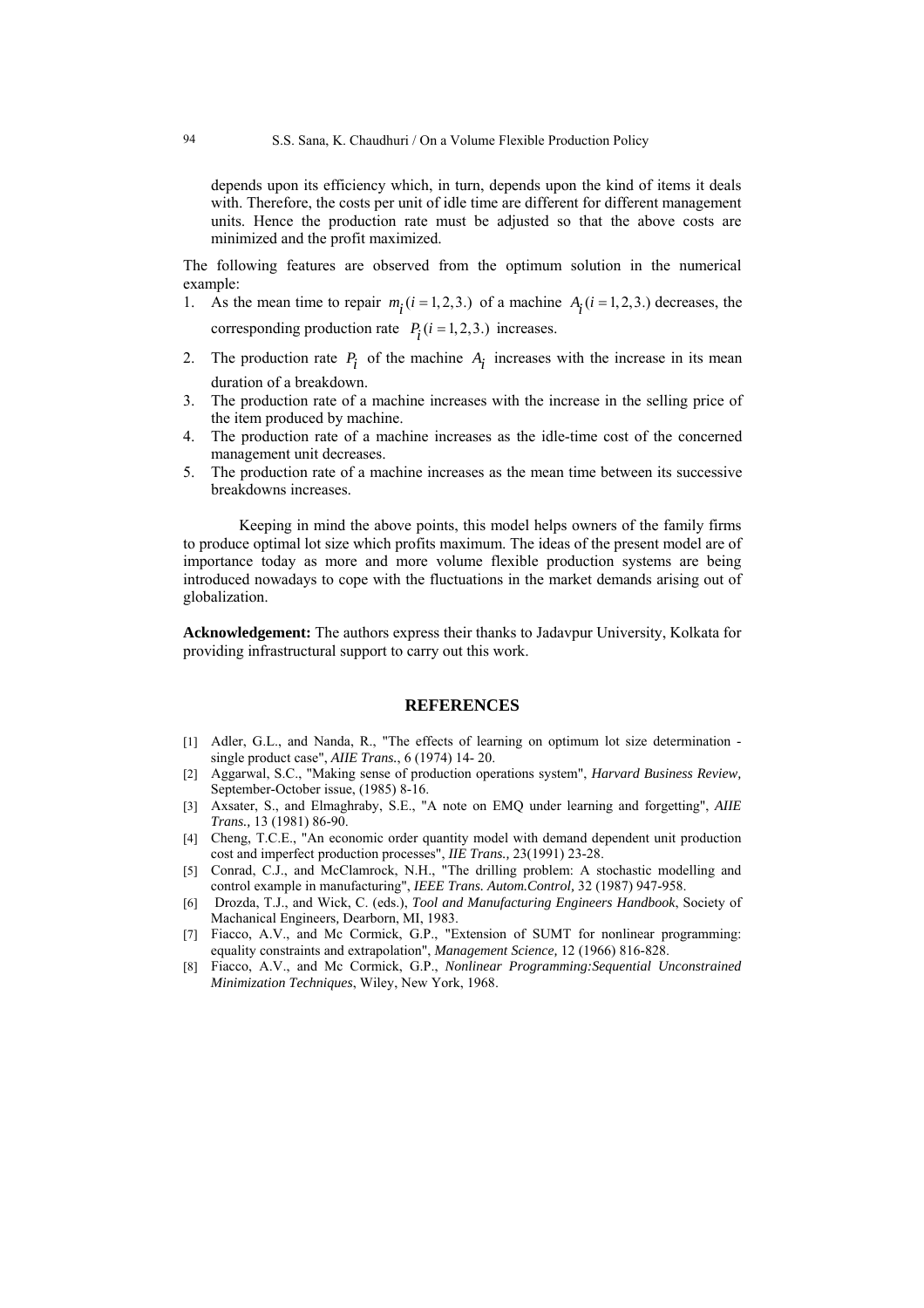- [9] Gallego, G., "Reduced production rates in the economic lot scheduling problem", *Int. J. Prod. Res.*, 31 (1993) 1035-1046.
- [10] Hax, A.C., and Candea, D., *Production and Inventory Management*, Prentice-Hall, Englewood Cliffs, NJ, 1984.
- [11] Khouja, M., and Mehrez, A., "An economic production lot size model with imperfect quality and variable production rate", *J. Opl. Res. Soc.*, 45 (1994) 1405-1417.
- [12] Khouja, M., "The economic production lot size model under volume flexibility", *Computers & Ops. Res.*, 22 (1995) 515-523.
- [13] Muth, E.J., and Spearmann, K., "Learning effects in economic lot size", *Mgmt Sci.*, 29 (1983) 264-269.
- [14] Moon, I., Gallego, G., and Simchi-Levi, D., "Controllable production rates in a family production context", *Int.J. Prod.Res.,* 29 (1991) 2459-2470.
- [15] Proteus, E.L., "Optimal lot sizing, process quality improvement, and setup cost reduction", *Ops. Res.*, 34 (1986) 137-144.
- [16] Rosenblatt, M.J., and Lee, H.L., "Economic production cycles with imperfect production processes", *IIE Trans.*, 17 (1986) 48-54.
- [17] Schweitzer, P.J., and Seidmann, A., "Optimizing processing rates for flexible manufacturing systems", *Mgmt. sci.*, 37 (1991) 454-466.
- [18] Sethi, A.K., and Sethi, P.S., "Flexibility in manufacturing: A survey", *Int. J. Flexible Manufact. Systems*, 2 (1990) 289-328.
- [19] Sule, D.R., "A note on production time variation EMQ under influence of learning and forgetting", *AIIE Trans*., 13 (1981) 91-95.
- [20] Sule, D.R., "The effect of a alternate periods learning and forgetting on economic manufacturing quantity", *AIIE Trans.*, 10 (1978) 338-343.
- [21] Silver, E.A., "Deliberately slowing down output in a family production context", *Int. J. Prod. Res,* 28 (1990) 17-27.